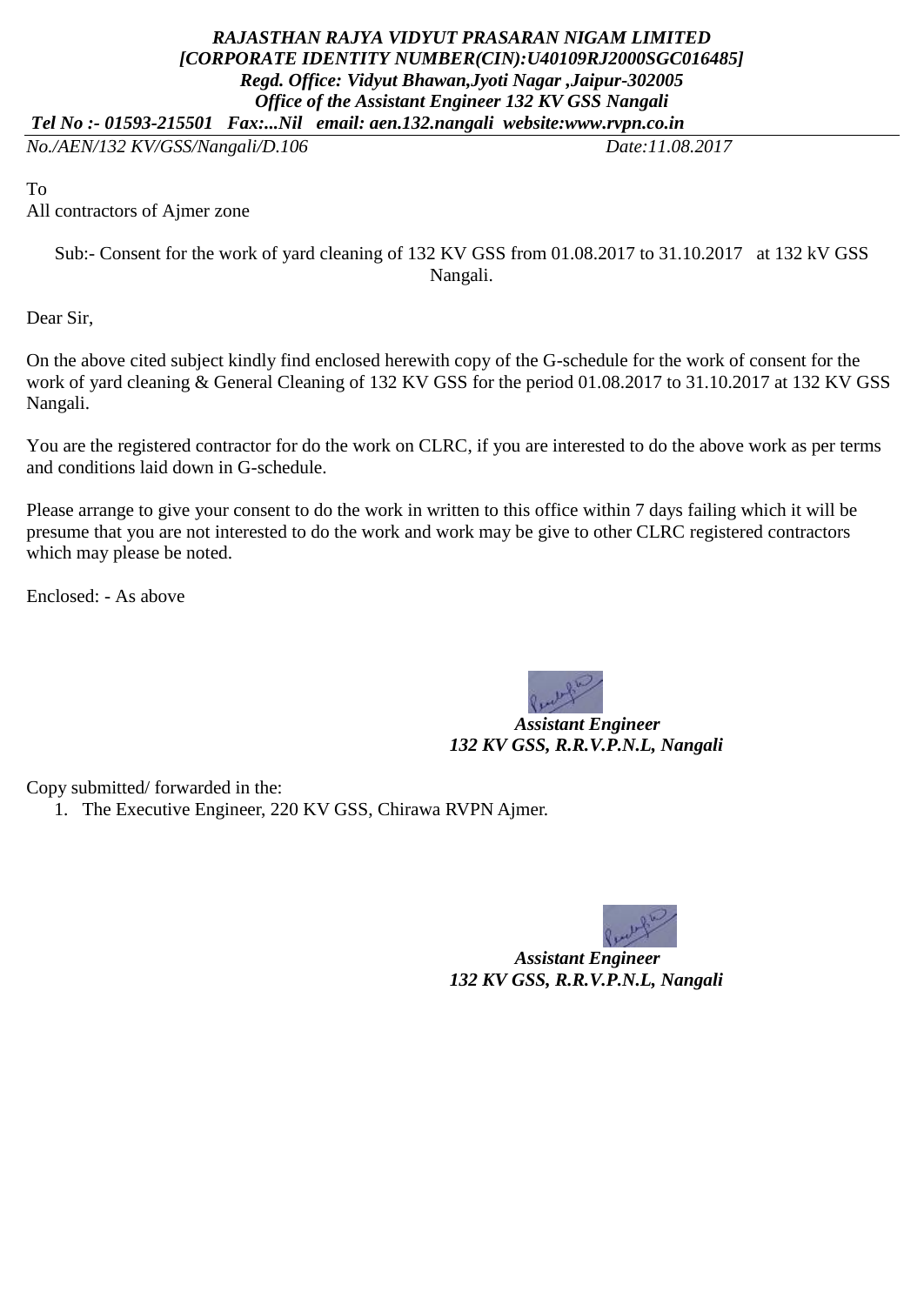## 'G' SCHEDULE

NAME OF WORK: - General cleaning work of control room & Associated Area at 132 KV G.S.S. NANGALI : - Assistant Engineer, 132 KV GSS, RVPN, NANGALI Name of office : - From 01 August 2017 to 31 October 2017 i.e. 92 Days Period

| <b>BSR</b><br>No. | Description                                                                                                                                                                                                                                                                                                                                                                                                                                                                                                                                                                                                                                                                                                                                                                                                                                                                                                                                                                                                                                                        | Quantity         | Rate in<br>(Rupees) | Unit              | Frequency                      | Amount  |
|-------------------|--------------------------------------------------------------------------------------------------------------------------------------------------------------------------------------------------------------------------------------------------------------------------------------------------------------------------------------------------------------------------------------------------------------------------------------------------------------------------------------------------------------------------------------------------------------------------------------------------------------------------------------------------------------------------------------------------------------------------------------------------------------------------------------------------------------------------------------------------------------------------------------------------------------------------------------------------------------------------------------------------------------------------------------------------------------------|------------------|---------------------|-------------------|--------------------------------|---------|
| 1.0               | सामान्य सफाई कार्य                                                                                                                                                                                                                                                                                                                                                                                                                                                                                                                                                                                                                                                                                                                                                                                                                                                                                                                                                                                                                                                 |                  |                     |                   |                                |         |
| 1.1               | का विवरण :–्<br>कार्यो<br>ग्निड़ सब स्टेषन परिसर क़े कार्यूलिय,<br>विश्राम<br>कक्ष्,<br>बरामदो,<br>नियन्त्रणु<br>पी0एल0सी0सी0<br>कक्ष,सीढ़ियाँ,<br>कक्ष,<br>बैटरी कक्ष, विश्राम गूह आदि में झाडू से<br>सफाइू करना व फिनायल<br>पौछा<br>का<br>लगाने का कार्य<br>नियन्त्रण कक्ष सूमेत् सभी क़ुमरों<br>- के<br>दूरवाजों व खिड़कियों (मय षीषे) आदि<br>की सफाई ¸।<br>षौचालय<br>मे<br>समस्त<br>व<br>.मुत्रालय<br>फिनायल ⁄ रसायन का प्रयोग करते हुए<br>सुफाई एवं धुलाई का कार्य<br>नियन्त्रेण कक्षै वे अन्य सभी कक्षों की<br>छत्, ख्रिड़की, कोने आदि में लगे जाले<br>आदि की सुफाई<br>आदि का सफाइ ।<br>उपराक्तू परिसर में कूड़ादानों (डस्टबिनों)<br>को खाली करना<br>समस्त निकाले गए कचरे को ग्रिड़ सब<br>स्टेषन परिस़ूर से बाहर प्रभारी अधिकारी<br>द्वारा निर्धारित स्थान पर डालना ।<br>नोट :–<br>सफाई कार्य हेतु झाडू, पोंछे, डस्टर,<br>1.<br>आवष्यक<br>आदि ठेकेदार को स्वयं की<br>उपकरण<br>लागत<br>पर लाने होंगे<br>अून्य सफाई का सामान जैसे फिनायल,<br>2.<br>फ़िनायुल गोली, रसायन आदि विभाग द्वारा<br>देय होंगे<br>भुगतान फर्श क्षेत्रफल के आधार पर किया<br>3.<br>जायेगा | 315.00<br>Sq.mtr | 19.00               | 100<br>Sq.mt<br>r | Per day<br>$(92 \text{ days})$ | 5506.20 |
| 1.2               | नियन्त्रणं कक्षं स् मुख्य् द्वार् तक् सूड़क व अन्यू<br>सड़कें एूवं इनके दोनों ओर छोड़ी गई ख़ाली<br>जगह की झांडू द्वारा सफाई  समस्त निकाल गए<br>कचरे को ग्रिडें<br>सब स्टेषन पुरिसर से<br>बाहर<br>अधिकारी<br>प्रभारी<br>द्वारा<br>़निर्धारित<br>स्थान<br>पर<br>। सफाई कार्य हेतु झाडू एव आवष्यक<br>डालना<br>उपुकरण ठेकेदार को स्वयँ की लैंगित पर लाने<br>होगे                                                                                                                                                                                                                                                                                                                                                                                                                                                                                                                                                                                                                                                                                                       | 780.00<br>Sq.mtr | 3.60                | 100<br>Sq.mt<br>r | Per day<br>$(92 \text{ days})$ | 2583.36 |
| 1.3               | यार्ड के अन्दर की सड़क, निरीक्षण पथ,<br>ट्रन्च<br>कवर व फाउण्डेशन आदि की झाड़ू द्वारा सफाई<br>समस्त निकाले गये कचर काँ<br>ग्रिड<br>सब<br>रूटेशून परिसर से बाहर प्रभारी अधिकारी द्वारा<br>निर्धारित स्थान पर डालना।<br>स़फ़ाई कार्य हेतू<br>झाडू एव आवश्यक उपकरण ठेकेदार को स्वयँ<br>की लागत पर लाने होंगे                                                                                                                                                                                                                                                                                                                                                                                                                                                                                                                                                                                                                                                                                                                                                          | 2181<br>Sq.mtr   | 4.00                | 100<br>Sq.mt<br>r | Weekly<br>$(13$ weeks)         | 1134.12 |
| 1.4               | नियन्त्रण कक्ष, विश्नाम गृह व अन्यू कायुलियू<br>परिसर के ऊपर की छत व बरसाती नालों की<br>समस्तु निकाले गए कचरे को<br>सफाई<br>स्टेषन पुरिसर<br>ग्रिड सब<br>प्रभारी<br>बाहर<br>स<br>अधिकारी द्वारा निर्धारित स्थान<br>पर डालना<br>सफ़ाई कार्य हेतु झाडू एव आवष्यक उपकरण<br>ठेकेदार को स्वयँ की लैगित पर लाने होंगे ।                                                                                                                                                                                                                                                                                                                                                                                                                                                                                                                                                                                                                                                                                                                                                  | 335.00<br>Sq.mtr | 3.60                | 100<br>Sq.mt<br>r | Monthly<br>(03)<br>months)     | 36.18   |